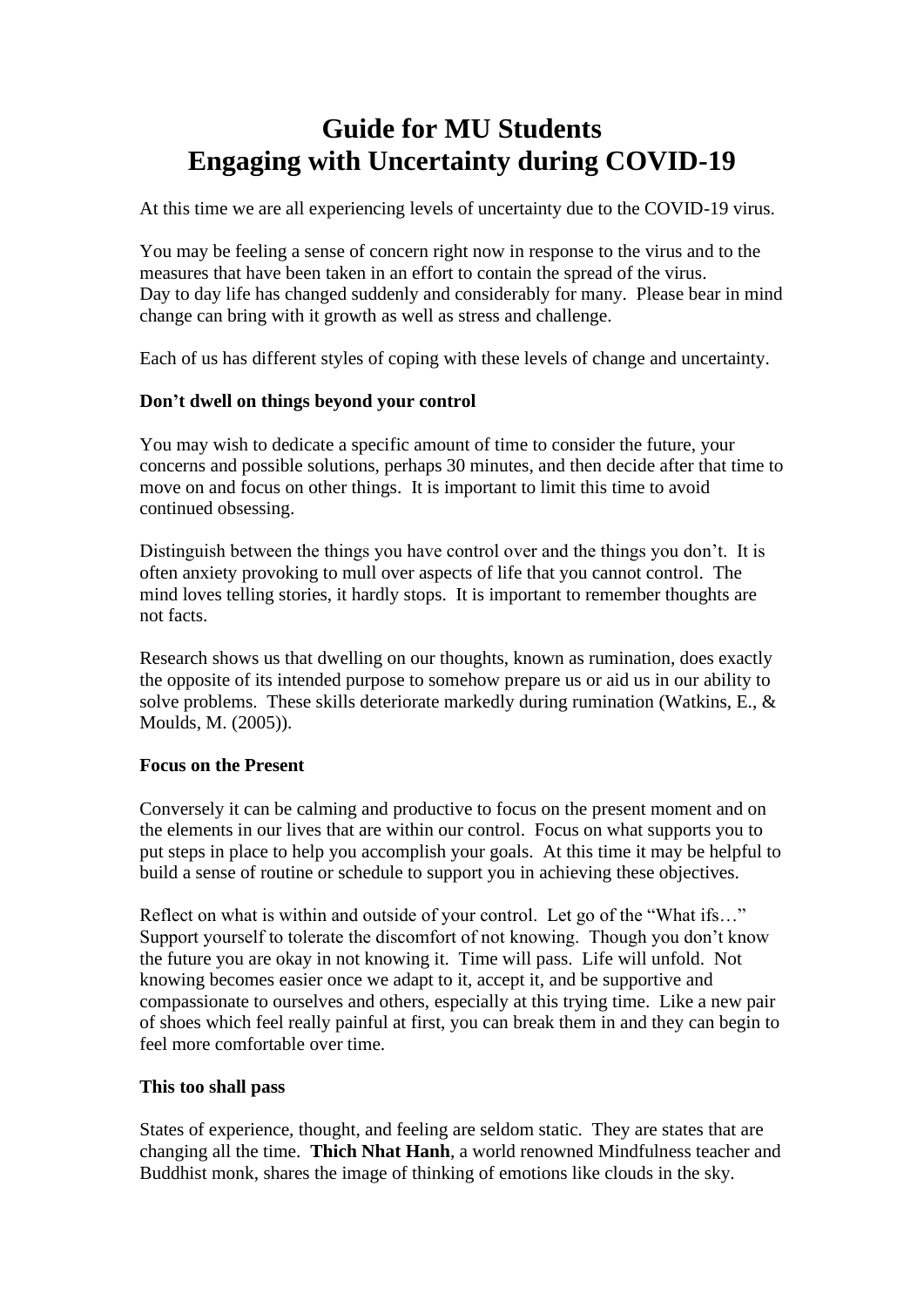Passing over, sometimes fast, sometimes slow, but they do pass, and the sky does change.

Focus on the things you can do right now. Phone your friends, keep up contact. Exercise, use online supports. Engage with college work. Set a timetable. Eat well. Keep in touch with what the authorities are recommending but don't overdo the news or social media. Do a mood test after phone usage – if its dipping, cut down. Relax and rest.

# **Make time to rest and relax**

According to Thich Nhat Hanh; *"It is very important we re-learn the art of resting and relaxing. Not only does it help prevent the onset of many illnesses that develop through chronic tension and worrying; it allows us to clear our minds, focus, and find creative solutions to problems"*

How do you rest and relax? Mindfulness, exercise, yoga, sport, games, spending time with a pet, or loved ones who you feel at ease around (respecting the social distancing at this time), doing art, listening or playing music, dance, being in nature, gardening, cooking something nutritious, taking a bath, writing, meditation, breathing exercises…

# **Body and Breath Meditation**

When difficulties arise, you may wish to take a moment to do this short Body and Breath Meditation: *Soften, allow, and soothe –* bring your attention to your breath, you may want to place a hand up to your heart area, you may wish to close your eyes, and say to yourself with each in breath -

- 1. This is a moment of suffering…
- 2. Suffering is a part of life…

3. May I be kind to myself or May I give myself the compassion that I need May I accept myself as I am May I forgive myself You may want to repeat this.

Both clear thinking and compassion are gravely affected when you are frightened. This is the experience of anxiety. Your capacity to step back and think becomes limited and compassion goes off line. Hence it is imperative to be nurturing, be attentive to developing a sense of calm and compassion towards yourself and others.

**Eckhart Tolle**, author of *The Power of Now* which achieved great acclaim, stated that "The moment that judgement stops through acceptance of what is, you are of the mind. You have made room for love, joy and peace."

Best wishes during this time.